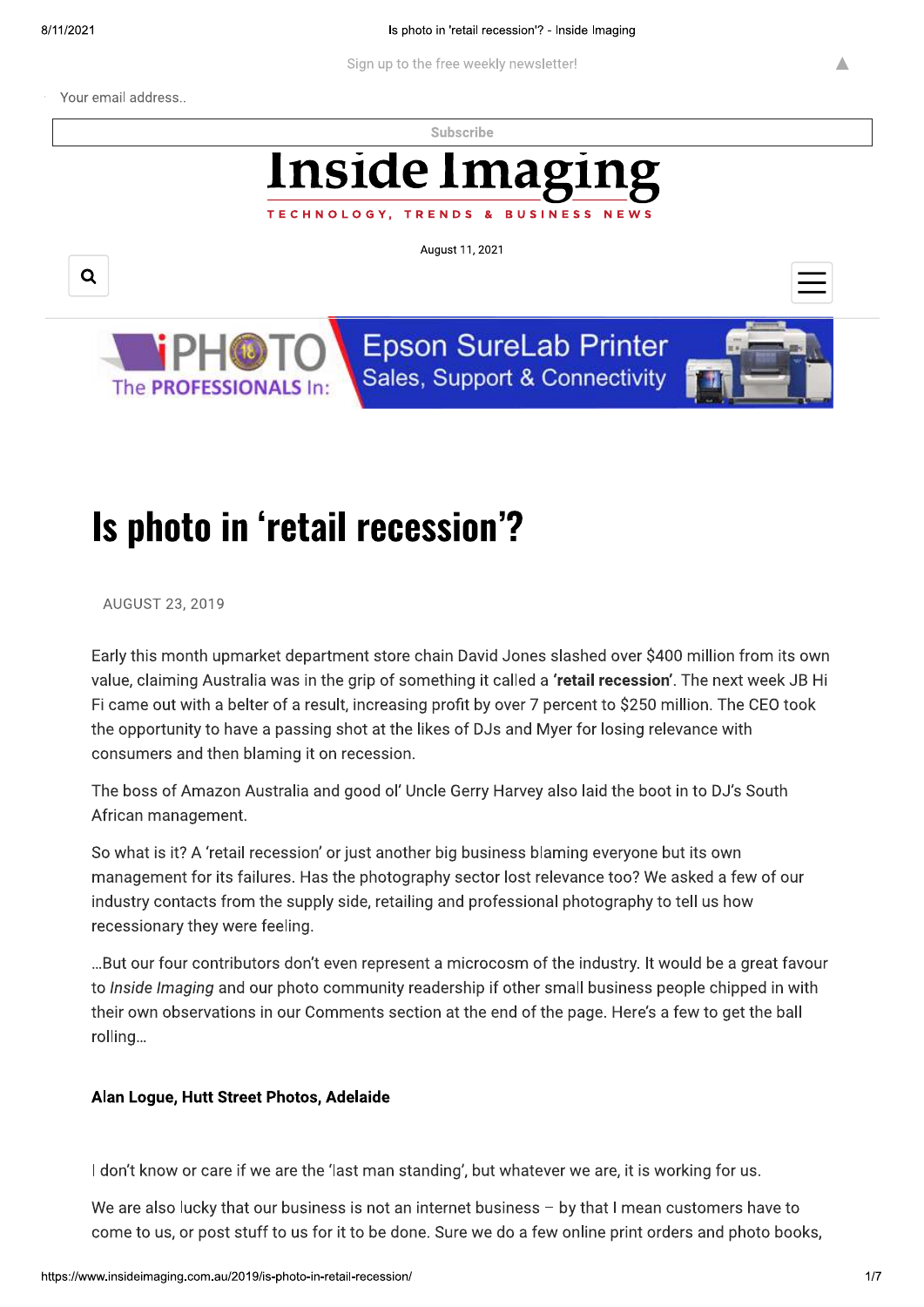### Is photo in 'retail recession'? - Inside Imaging

but you can't send slides or photos or videos to us 'on the internet' - they have to be brought in. That makes us far less susceptible to the whims of the 'net. We are a bricks-and-mortar business where goods have to come to us for us to do the work, so we need to make sure we tell everyone what we do and how we can 'save their memories'.



We are lucky enough to have great staff who love what they do, and the comments from customers helps me know they are doing their iob well.

We are about to do more advertising on another radio station

which will effectively increase our advertising by 50 percent. (Just between you and me, it's currently \$40K/annum)

Film processing is going stupid - just as an example, this week has been 88, 57, and 73 rolls for the 3 days of this week. And this is in-store processing, not work for other labs.

Our biggest issue at present is what we do with films that are not collected after we Dropbox the files to the Millennial customers! I have trouble throwing negs away, but I am going to have to change my way of looking at negs - they are disposable!

We are looking forward to having NBN soon as our current upload speeds are woeful with ADSL2+.

We are buying ANOTHER printer in the next week or 2 to do our large mural prints.

With the new lab and extra film scanner, we effectively doubled our scanning capacity, and as I sit here typing this, we have an after-hours printer downstairs scanning slides. He comes in around 6pm and works through for about 3 hours, and he does that 2 or 3 nights a week. With no distractions like customers, he can easily knock out 1000 slides a session (at \$1 a slide, you do the numbers!)

Shoebox photo scanning is going bunta at the moment, and we are quoting 4 weeks service time  $-$  and we have 3 Kodak shoebox scanners. Generally there is one going all the time downstairs, and 1 going all the time upstairs.

We have more video tapes to transfer to DVD/USB than I can count.

The business is out there, you just have to go and find it. And the staff are working longer hours. They are happy, and I'm happy.

# Hilary Wardhaugh, Hilary Wardhaugh Photography, ACT

I live in Queanbeyan near Canberra and as far as trading in this recession, I do feel it's changed enormously.

I do very little domestic work wedding/portrait these days so I can't really talk about that.

I reckon there'll always be the top end and the bottom end but the players in the middle really need to define themselves to make money... you really need to rely on astute business acumen to differentiate. I feel lucky that as I've been in business before social media and I'm known in the community I always get work. I do feel a lot of newbies rely on 'Likes' too much! You need to get out there in person.

I know that in 2011 I read that 70 percent of photographers had a second form of income (whether that be a partner with a job or a second job) I'm sure that most photographers have these days! I do! I've